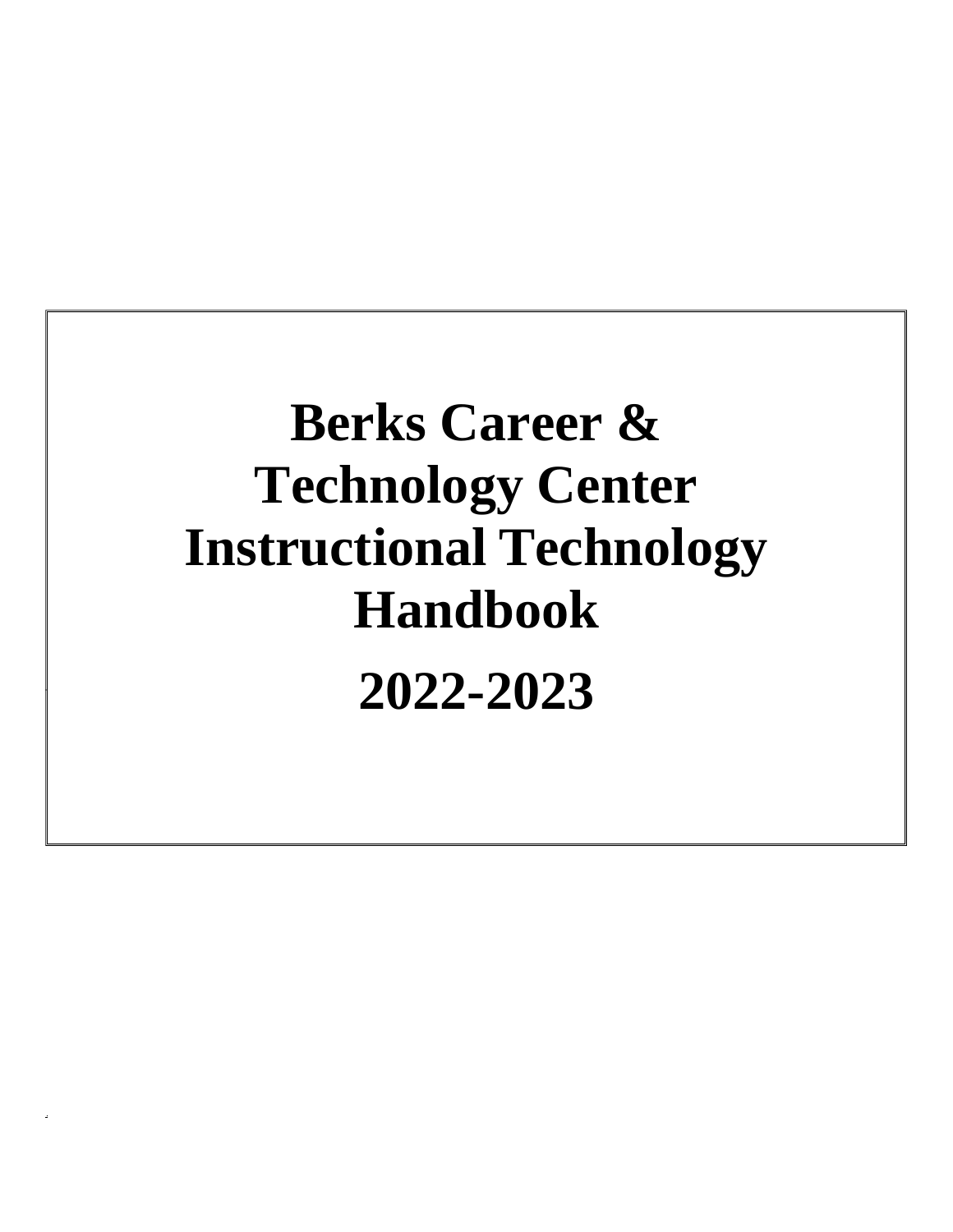# **I. Table of Contents**

| ·Inappropriate Content & Graffiti                  |
|----------------------------------------------------|
| ·Sound                                             |
| ·Identification                                    |
| •Backing up of Files                               |
| •Deleting Files                                    |
| •Loaning/Borrowing Devices                         |
| ·Music, Pictures, Videos, Games, Social Networking |
| •Unauthorized Access                               |
| •Transporting                                      |
|                                                    |
| •Student Expectations                              |
| • Acceptable Use                                   |
| •Unacceptable Conduct                              |
| •Consequences                                      |
|                                                    |
| • Student Network Drives                           |
| • Loaner Devices                                   |
| • Technology Support                               |
| • Internet Safety                                  |
| • Parent Home Access Center                        |
|                                                    |
| • Theft                                            |
| · Damages, Repair, Replacement                     |
| <b>II.</b> Attachments                             |
|                                                    |
|                                                    |
|                                                    |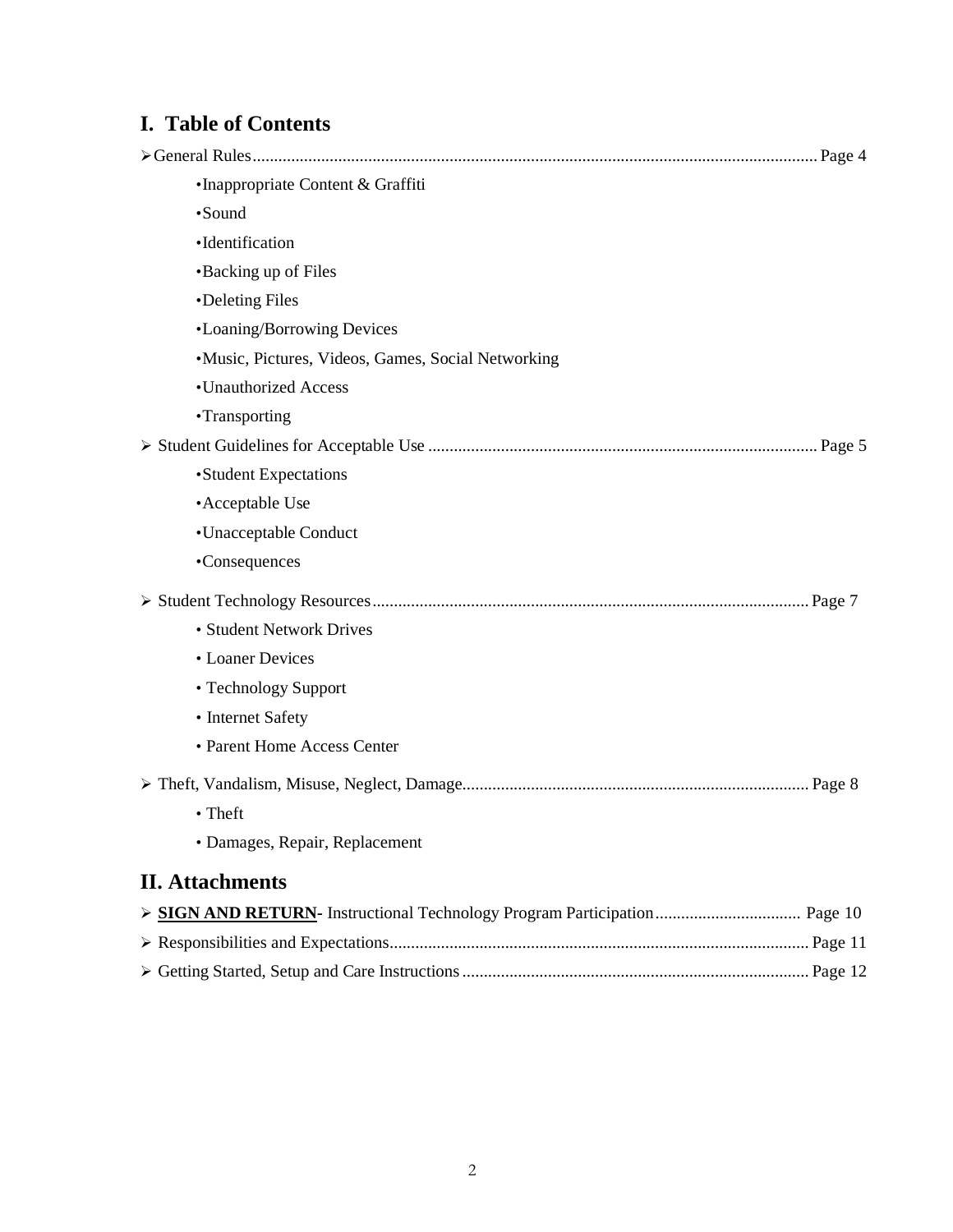#### NOTICE OF NONDISCRIMINATION

We are an equal opportunity employer and educator who fully and actively supports equal access for all people regardless of race, color, religion, gender, age, national origin, veteran status, disability, genetic information or testing, family and medical leave, sexual orientation, and gender identity or expression. We prohibit retaliation against individuals who bring forth any complaint, orally or in writing, to the employer or the government, or against any individuals who assist or participate in the investigation of any complaint, or otherwise oppose discrimination. Compliance issues/questions should be directed to the Office of the Superintendent.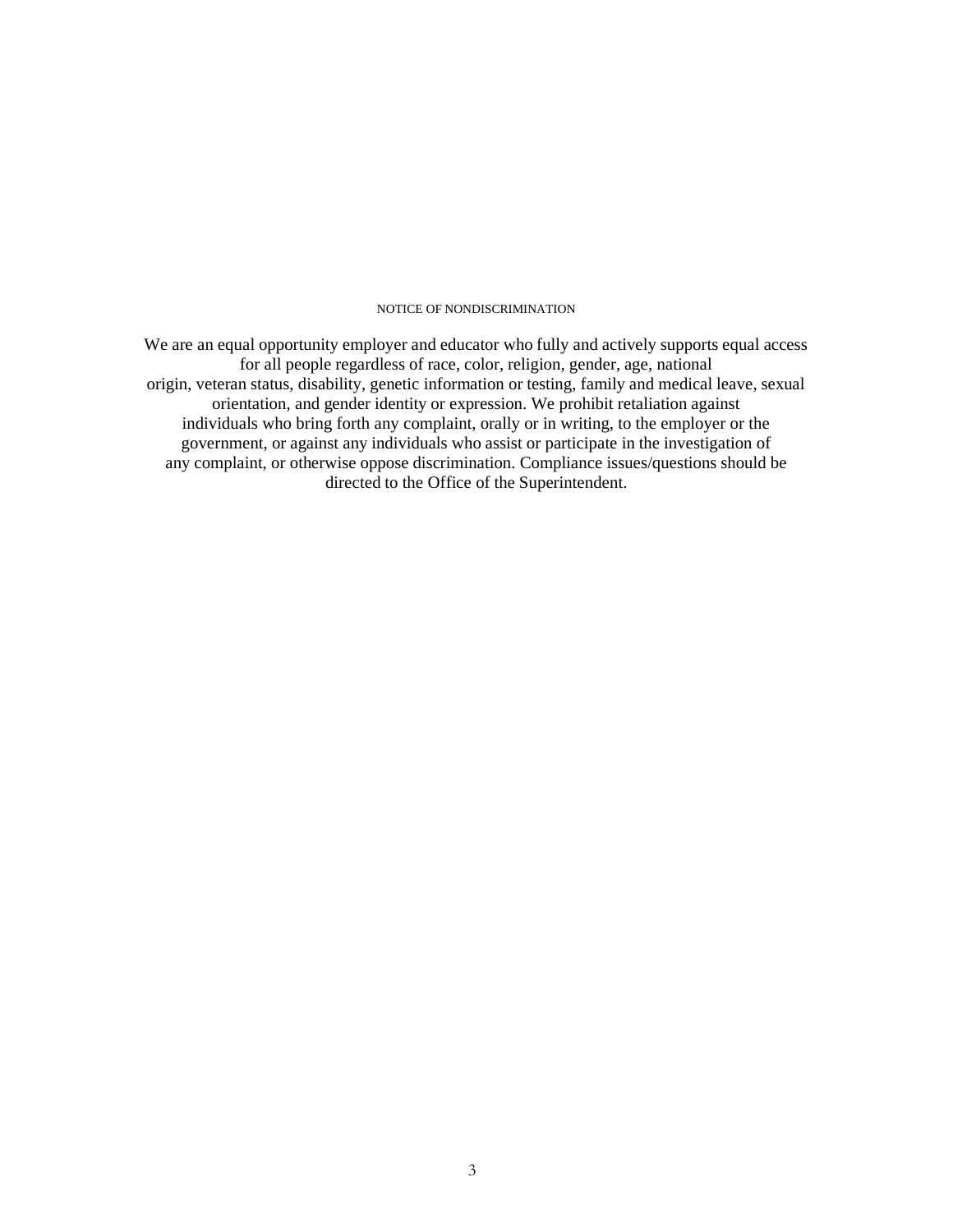## **General Rules**

## **Inappropriate Content & Graffiti**

- Inappropriate content will not be permitted.
- Unapproved software will not be permitted.
- Stickers and/or decorations will not be permitted.
- Presence of weapons, pornographic materials, inappropriate language, symbols or pictures related to alcohol, drugs or gangs may result in disciplinary actions.

## **Sound**

• Sound will be muted at all times unless permission is obtained from the teacher for instructional purposes.

## **Identification**

• Do not remove school identification or name tags from the device. If the label is damaged or removed, contact the main office for a replacement.

## **Backing up of Files**

• Students are responsible for regularly backing up school documents in their BCTC supplied OneDrive Folder. Failure to back up documents does not constitute an excuse for not turning work in on time.

## **Deleting Files**

• Do not delete any folders or files that were not created by the student. Deletion of certain files will impact the devices functionality and performance.

## **No Loaning or Borrowing Devices**

- Do not loan devices to any other individual.
- Do not borrow a device from another student.
- Do not share passwords or usernames.

## **Music, Pictures, Videos, Games, Social Networking, or Programs**

- All software loaded on the system must be approved by the BCTC IT Department.
- Non-instructional videos and games may not be downloaded or streamed over the Internet. This may result in a violation of copyright laws.
- Obscene language and/or inappropriate materials, including but not limited to, screensavers, backdrops and/or pictures are strictly prohibited.
- Inappropriate use of the device camera is also strictly prohibited. Recording audio or video without the consent of the teacher or students, and consent and knowledge of those being recorded is strictly prohibited and may result in the student being referred to local authorities for possible criminal action as a violation of federal wiretapping laws.
- Use of unapproved social networking sites is prohibited.
- Illegal downloading and distribution of copyrighted works are serious offenses that carry with them the risk of substantial monetary damages and, in some cases, criminal prosecution.
	- See more about copyright issues at [www.respectcopyrights.org](http://www.respectcopyrights.org/)
- Students found with illegal files on their device may have their device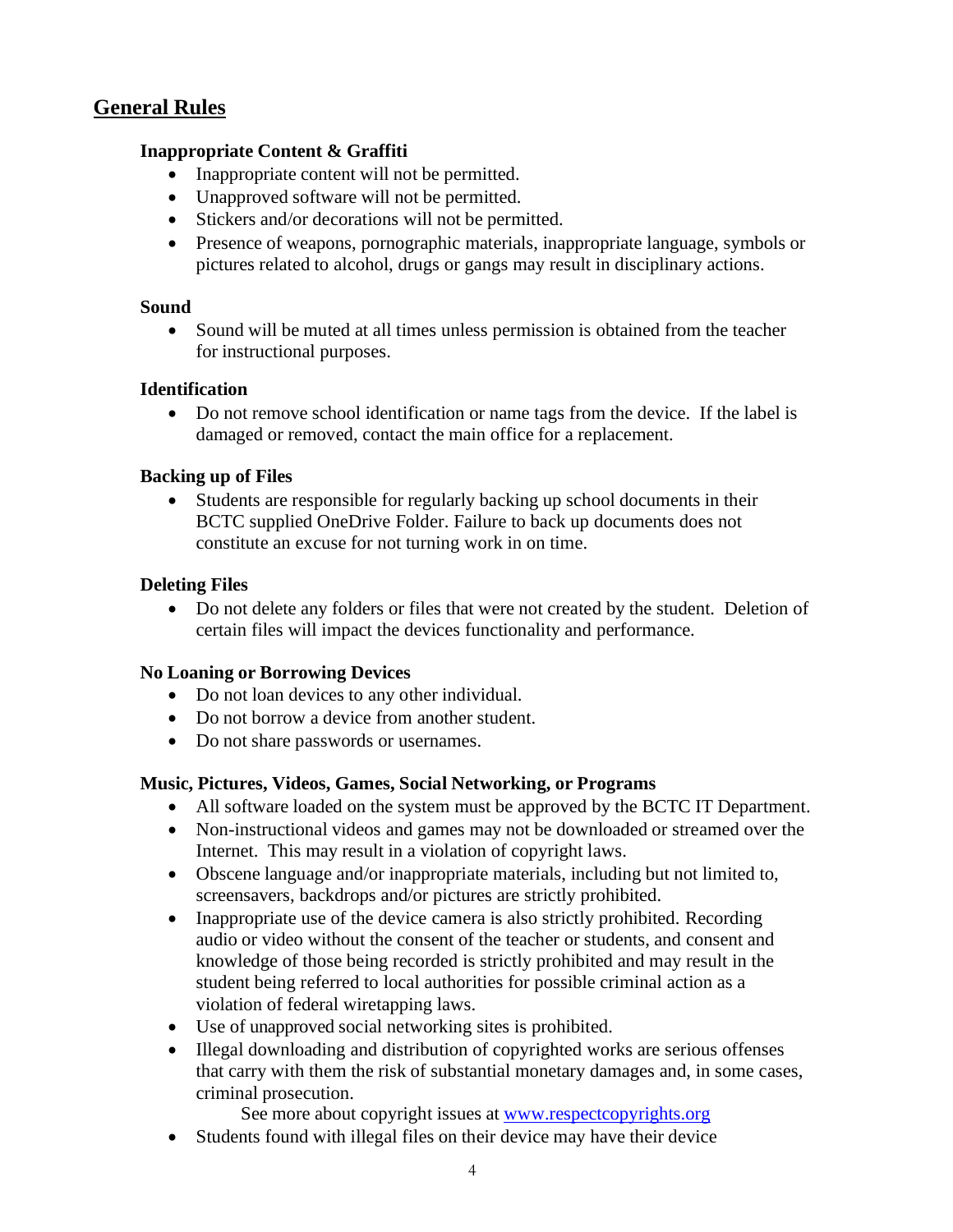confiscatedand disciplinary action will be taken.

## **Unauthorized Access**

- Access to another person's account or device without their consent or knowledge will result in disciplinary consequences.
- No account other than the BCTC provided account should be used to access any files, folders, emails, etc. on the computer as well as any browser or website.

## **Transporting Devices**

- Devices must not be left unattended.
- Devices must have a protective cover or be kept in a protective case.
- While in school, if the student is unable to carry and supervise his/her device, it is to be locked in the student's assigned locker.

# **Student Guidelines for Acceptable Use of Technology Resources**

These guidelines are provided here so that students and parents are aware of the responsibilities students accept when using BCTC-owned computer hardware, operating system software, application software, stored text, data files, school-issued electronic mail, local databases, digitized information, communication technologies, and Internet access*.*

The use of this technology is primarily for educational purposes. Students, parents/guardians are responsible for using the technology and all related programs, files, accounts, and equipment in an ethical and legal manner.

## **1. Student expectations are as follows:**

- When using any BCTC computer, network, or electronic resource, students are expected to follow the Acceptable Use of Internet, Computers, and Network Resources Policy of BCTC (Policy 815) as mentioned in the student handbook.
- Students who identify or know about a security problem are expected to convey the details to their teacher or BCTC administration, without discussing/sharing it with other students.
- When the laptop is required for class work, the student must have higher device at school and in class ready to work. This includes a responsibility to have the device battery fully charged.

## **2. Acceptable Use Guidelines for the BCTC network computer online services are as follows:**

## **a. General Guidelines**

- o Students will have access to available forms of electronic media and communication that are in support of education and research, and in support of the educational goals and objectives of BCTC;
- o Students are responsible for their ethical and educational use of the computer services in BCTC;
- o All policies and restrictions of BCTC computer services must be followed;
- o Access to the BCTC network services is a privilege and not a right. Each student and/or parent/guardian will be required to adhere to the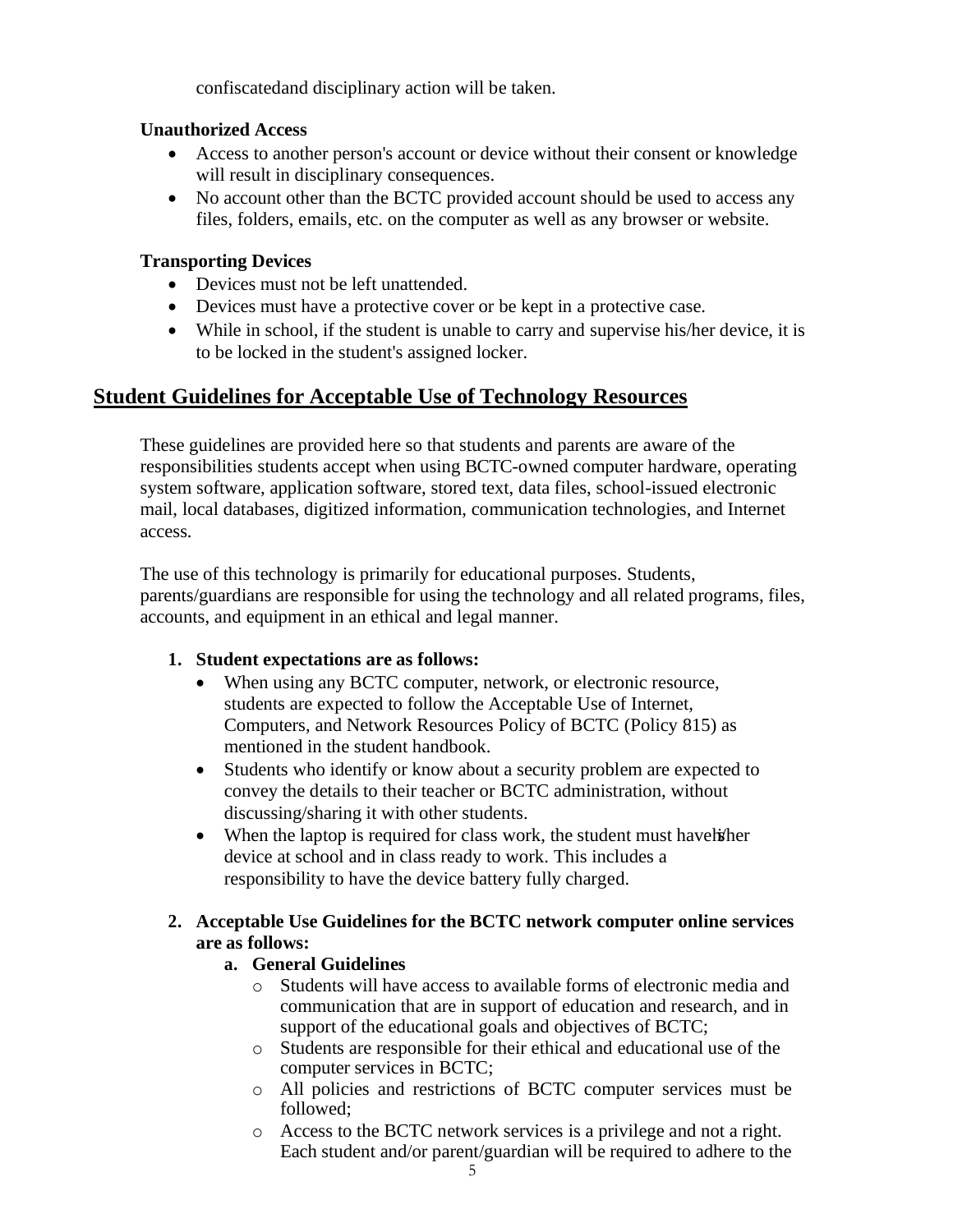Acceptable Use Policy Agreement as contained in the student handbook to be granted access to BCTC computer services;

- o The use of any computer services in BCTC must be in support of education and research and in support of the educational goals and objectives of BCTC;
- o Transmission of any material that is in violation of any federal or state law is prohibited. This includes, but is not limited to, confidential information, copyrighted materials, threatening or obscene materials, and computer viruses.
- o Any attempt to alter data, the configuration of a computer, or the files of another user without the consent of the individual, building administrator, or technology administrator, will be considered an act of vandalism and subject to disciplinary action in accordance with the Berks Career and Technology Center Acceptable Use of Internet, Computers, and Network Resources Policy as stated in the Student Handbook.

## **b. Network Etiquette**

- o Be polite;
- o Use appropriate language;
- o Teachers will make every reasonable effort to monitor conduct to maintain a positive learning community. All participants will respect each other's time and efforts by supporting the same positive approach; and
- o Do not reveal personal data (home address or phone numbers of other people).
- o Do not say anything online that you would not say directly to the other person.

## **3. Unacceptable conduct includes, but is not limited to, the following:**

- Using the network for illegal activities, including copyright, license or contract violations, downloading inappropriate materials, viruses and/or software, (such as, but not limited to, hacking and host file-sharing software);
- Using the network for financial or commercial gain, advertising or political lobbying;
- Accessing or exploring online locations or materials that do not support the curriculum and/or are inappropriate for school assignments;
- File sharing unless sanctioned or moderated by a teacher or administrator;
- Deleting the Internet history on the device;
- Vandalizing and/or tampering with equipment, programs, files, software, system performance, or other components of the network. Use or possession of hacking software is strictly prohibited;
- Causing congestion on the network or interfering with the work of others, i.e., chain letters or broadcast messages to lists or individuals;
- Intentionally wasting finite resources, i.e., online time, video streaming;
- Gaining unauthorized access anywhere on the network;
- Revealing the home address or phone number of oneself or another person;
- Invading the privacy of other individuals;
- Using another user's account, password, or ID card or allowing another user to access your account, password or ID. This includes adding backtracks or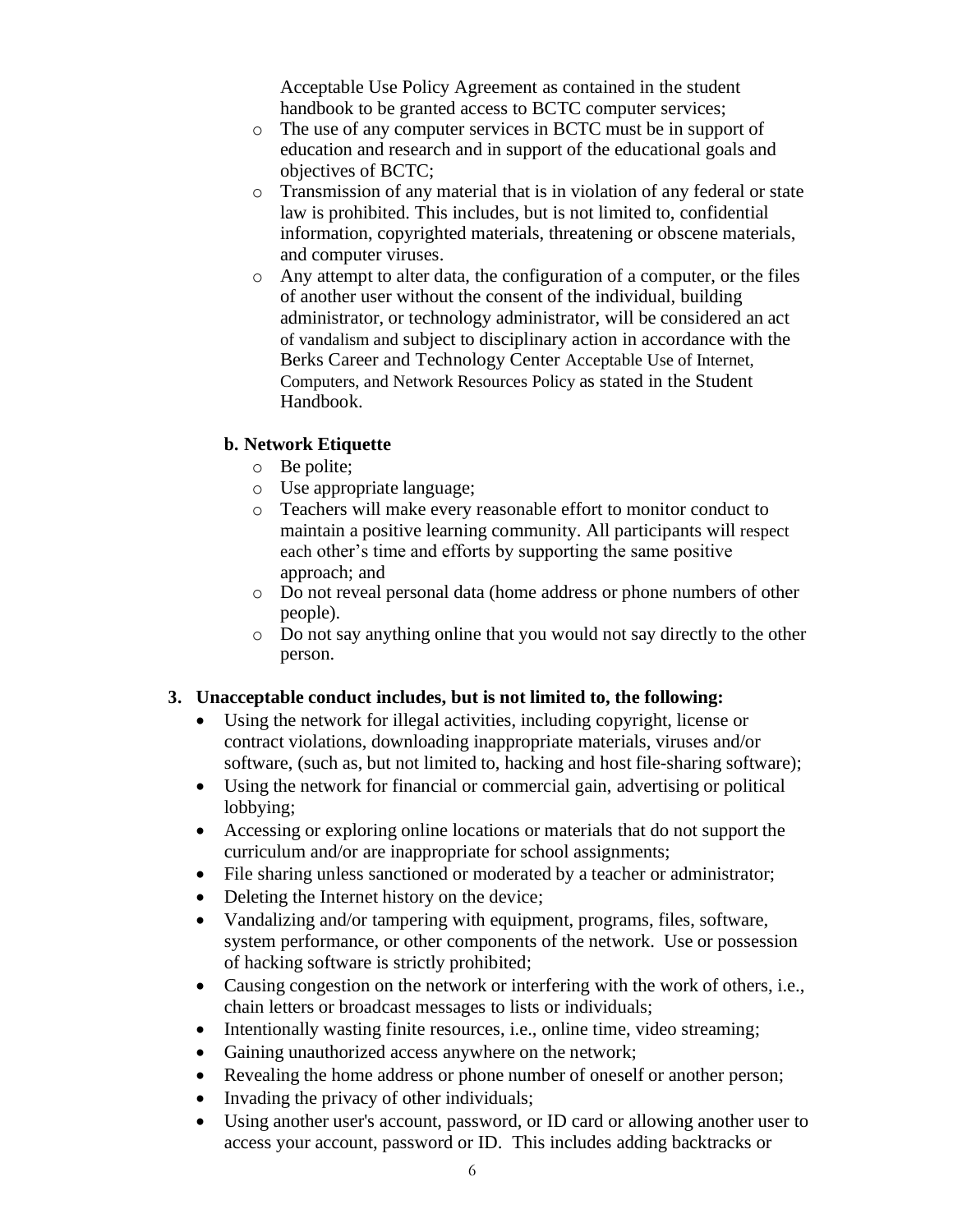other means by which outsiders can access the sites and information without permission;

- Coaching, helping, observing or joining any unauthorized activity on the network;
- Posting anonymous messages or unlawful information on the system;
- Engaging in sexual harassment, cyberbullying or using objectionable language in public or private messages, i.e., racist, terrorist, abusive, sexually explicit, threatening, demeaning, stalking or slanderous language;
- Falsifying permission, authorization, or identification documents;
- Obtaining copies of or modifying files, data or passwords belonging to other users on the network;
- Knowingly placing a computer virus on a computer network.
- Installing VPN clients and/or network tunnels
- Installing browser extensions not approved by BCTC

## **4. Consequences are as follows:**

- The student in whose name a system account and/or computer hardware is issued will be responsible at all times for its appropriate use.
- Use or possession of hacking software is strictly prohibited, and violators will be subject to possible expulsion and referral to local law enforcement.
- Violations of applicable state and federal law, including Pennsylvania Crimes Code: Electronic Communications *(see Pennsylvania Crimes Code: Electronic Communication)* may result in criminal prosecution, as well as disciplinary actions by BCTC.
- Electronic mail, network usage, and all stored files will not be considered confidential and may be monitored at any time by designated BCTC staff to ensure appropriate use; and
- BCTC will cooperate fully with local, state, or federal officials in any investigation concerning or relating to violations of computer crime laws. Contents of email and network communications are governed by the Right to Know Law; therefore, proper authorities will be given access to content as required by law.

## **Student Technology Resources**

BCTC is committed to the importance of a student being able to continue with his or her work when the device is experiencing problems. To assist with this problem, BCTCis providing the following:

## **Student Cloud Storage**

The students will have access to a cloud-based OneDrive storage account that will be accessible through their BCTC Office 365 accounts. Students can save important items on this cloud location, keeping a backup that they can access from anywhere. Excess use of storage (for music, videos, etc.) may warrant strict quota enforcement.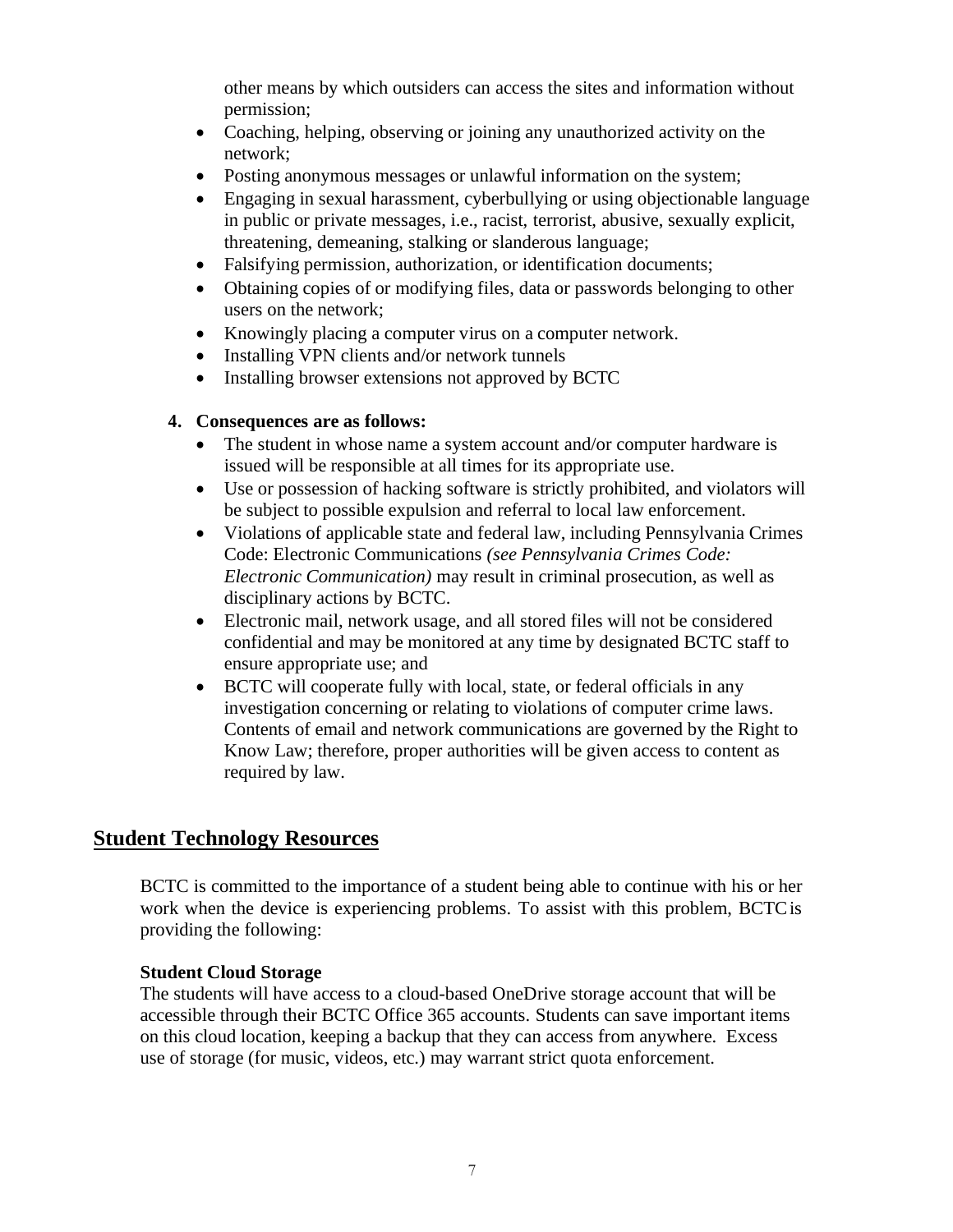## **Loaner Devices**

BCTC has a limited number of loaner devices. Students can use these devices if they do not have their device, or their device is being repaired. They will be able to access their saved work on their BCTC OneDrive.

## **Internet Safety**

There are many sites on the Internet that can be potentially dangerous to students. These sites are blocked with the BCTC content filter while students are logged on to the BCTC network, as well as outside of school. Students are in violation of BCTC policy if they attempt to access these sites through proxies. Parents/guardians may want to restrict their home Internet access.

## **Theft, Vandalism, Misuse, Neglect, Damage**

## **Theft by unlawful taking or disposition**

- Movable property A person is guilty of the ft if he/she unlawfully takes or exercises unlawful control over, movable property of another with intent to deprive him/her thereof.
- Immovable property A person is guilty of the ft if he/she unlawfully transfers or exercises unlawful control over, immovable property of another or any interest therein with intent to benefit himself/herself or another not entitled thereto.

## **Theft of property lost, mislaid or delivered by mistake**

A person who comes into control of property of another that he knows to have been lost, mislaid or delivered under a mistake as to the nature or amount of the property or the identity of the recipient is guilty of theft if, with intent to deprive the owner thereof, he/she fails to take reasonable measures to restore the property to a person entitled to have it. Students who take property that does not belong to them will receive disciplinary consequences and possible referral to law enforcement.

## **Damages, Repair and Replacement**

*Personal responsibility on the part of the student is a goal and a key for the success of this program.* The laptops are expensive pieces of equipment. Please carefully read the following information regarding possible damages and replacement of equipment:

- Students, parents/guardians should not have repairs made or alter the devices at a computer repair shop.
- If the student's equipment is lost or not returned to BCTC, the student, parent/guardian will be charged the full replacement cost of the equipment.
- In the event of negligent, malicious or willful damage to the equipment (as determined by the administration) the student, parent/guardian will be responsible for replacing the equipment at full cost.
- The equipment is the property of BCTC and is on loan to the student for educational purposes for the current academic school year. The student may not deface or destroy the device property in any way.
- While some liberties exist regarding non-school related work done at home,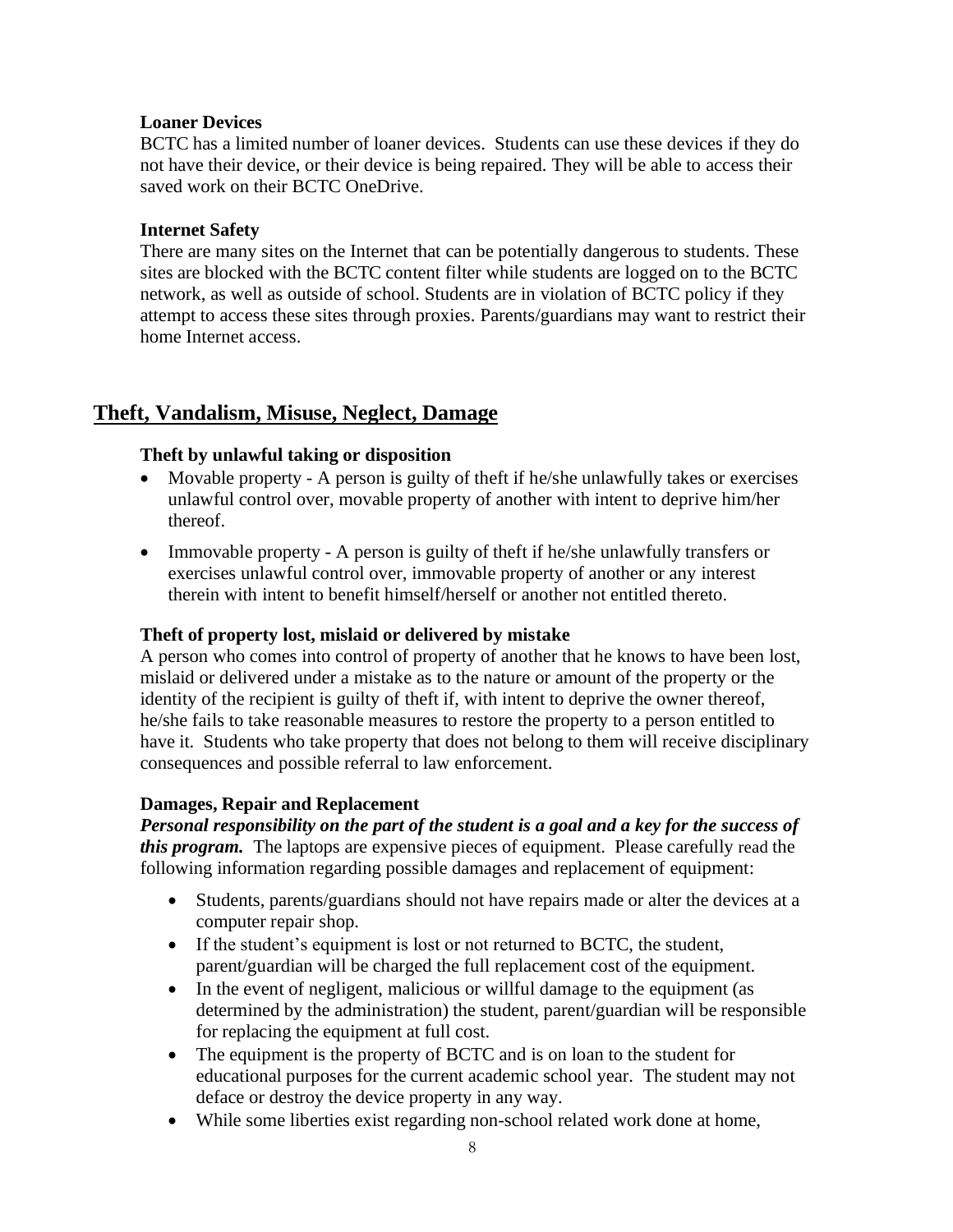students should understand that they are required to follow the Acceptable Use of Internet, Computers, and Network Resources Policy of BCTC. Parents/guardians must also adhere to the terms and conditions of the Acceptable Use of Internet, Computers, and Network Resources Policy of BCTC.

- BCTC is not responsible for any electronic viruses that may be transferred toor from the device, student storage media or other technological tools used with the BCTC equipment.
- Devices will be subject to random checks and servicing by BCTC Information Technology Staff and administration.
- Parents/students agree to pay the full cost replacement value of the equipment for loss, negligence, or damaged beyond repair.
- In cases of theft, vandalism, and other criminal acts, a police report MUST be filed by the student or parent within 48 hours of the occurrence with the proper law enforcement agency. Incidents happening off campus must be reported to the police by the parent/guardian and a copy of the police report must be brought to the school by the next school day.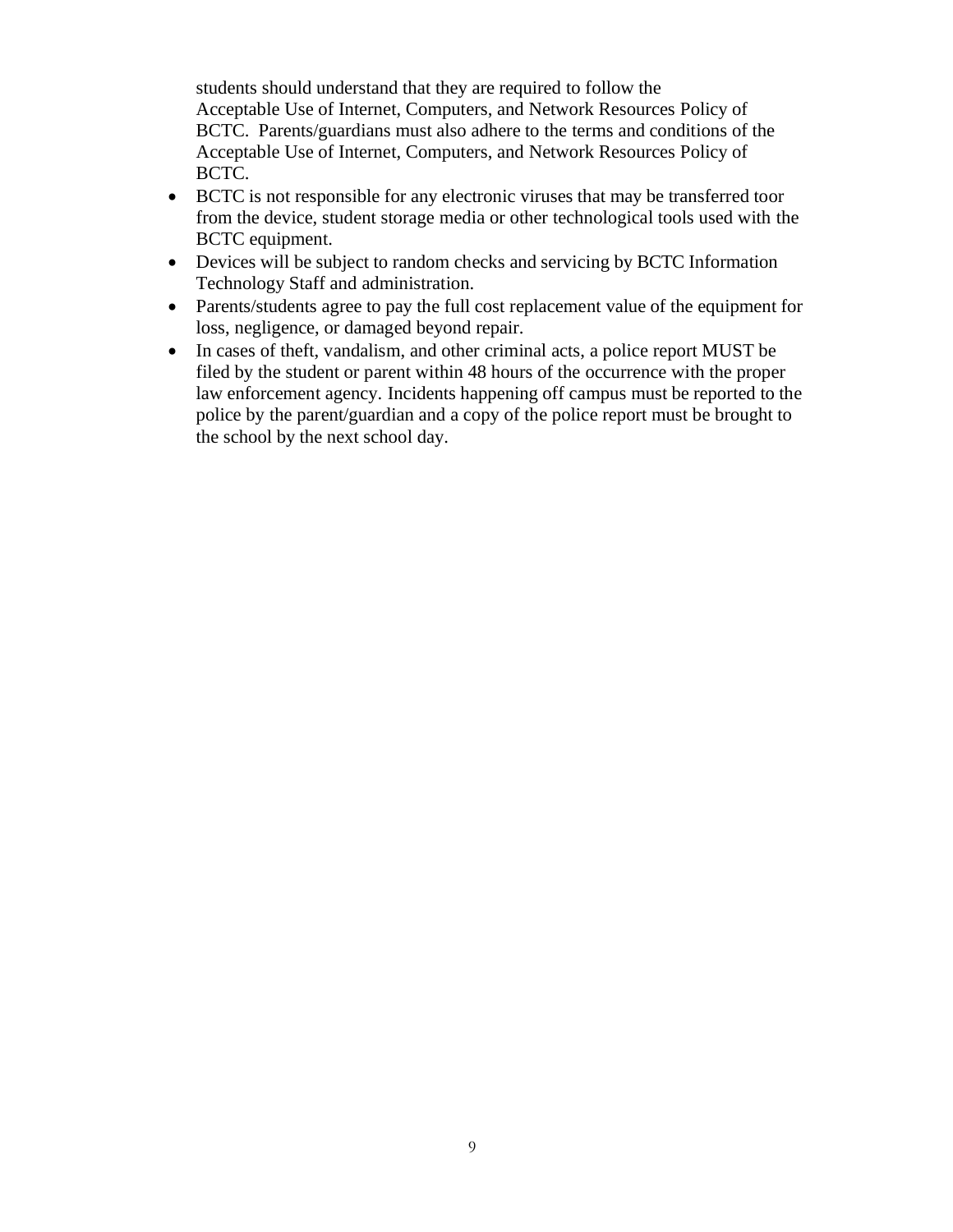| Student: |                    |  |
|----------|--------------------|--|
| Grade:   |                    |  |
| Device:  | <b>MacBook Air</b> |  |

# BCTC AADT Macbook Laptop Program **Student and Parent/Guardian Signature Page 2022-23**

**Please return this signature sheet and payment (if payment is applicable) at the time of device distribution.**

#### **AGREEMENTS**

I agree to follow Board Policy #815, Acceptable Use of Internet, Computers, and Network Resources. I also agree to follow Board Policies #224 Care of School Property, #237 Electronic Devices, as well as the BCTC Instructional Technology Handbook. Additionally, I grant permission for the use of Office365 accounts and other education services listed online. I also understand that a violation of District policies, school rules, and pledges shall result in disciplinary action.

I further understand that the laptops are designed for educational purposes and that loss, negligent damage, or accidental damage in handling could result in a financial charge owed to BCTC.

Please review the following documents by going to [https://www.berkscareer.com.](https://www.berkscareer.com/)

- Student Handbook
- BCTC Instructional Technology Handbook
- Board Policies 224, 237, 815

#### **PARENT/GUARDIAN TO COMPLETE: (form and payment is to be submitted at time of laptop pickup)**

#### **Annual Use and Maintenance Fee**

 Non-Refundable Use and Maintenance Fee: \$55 [Due at laptop pickup] Per Incident Fee (Computer must be sent out to be repaired): \$50.00/incident 1 and 2 \$150.00/incident after that

*In the event of financial hardships please contact BCTC administration about payment options.*

❑ A check or cash for the \$55.00 Annual Use and Maintenance Fee is enclosed with this signature page. *Checks made payable to: Berks Career and Technology Center*

Per Incident fees are for negligent and accidental damage in handling and charged per incident.

#### **SIGNATURES**

 *(please sign, do not print)*

I, the same of the same of the same of the same of the laptop guidelines and District in the laptop guidelines and District

policies (posted on the BCTC website).

I, **I, constructing the set of the set of the set of the laptop guidelines (***parent/guardian***) have read and agree to all the laptop guidelines** 

and District policies (posted on the BCTC website).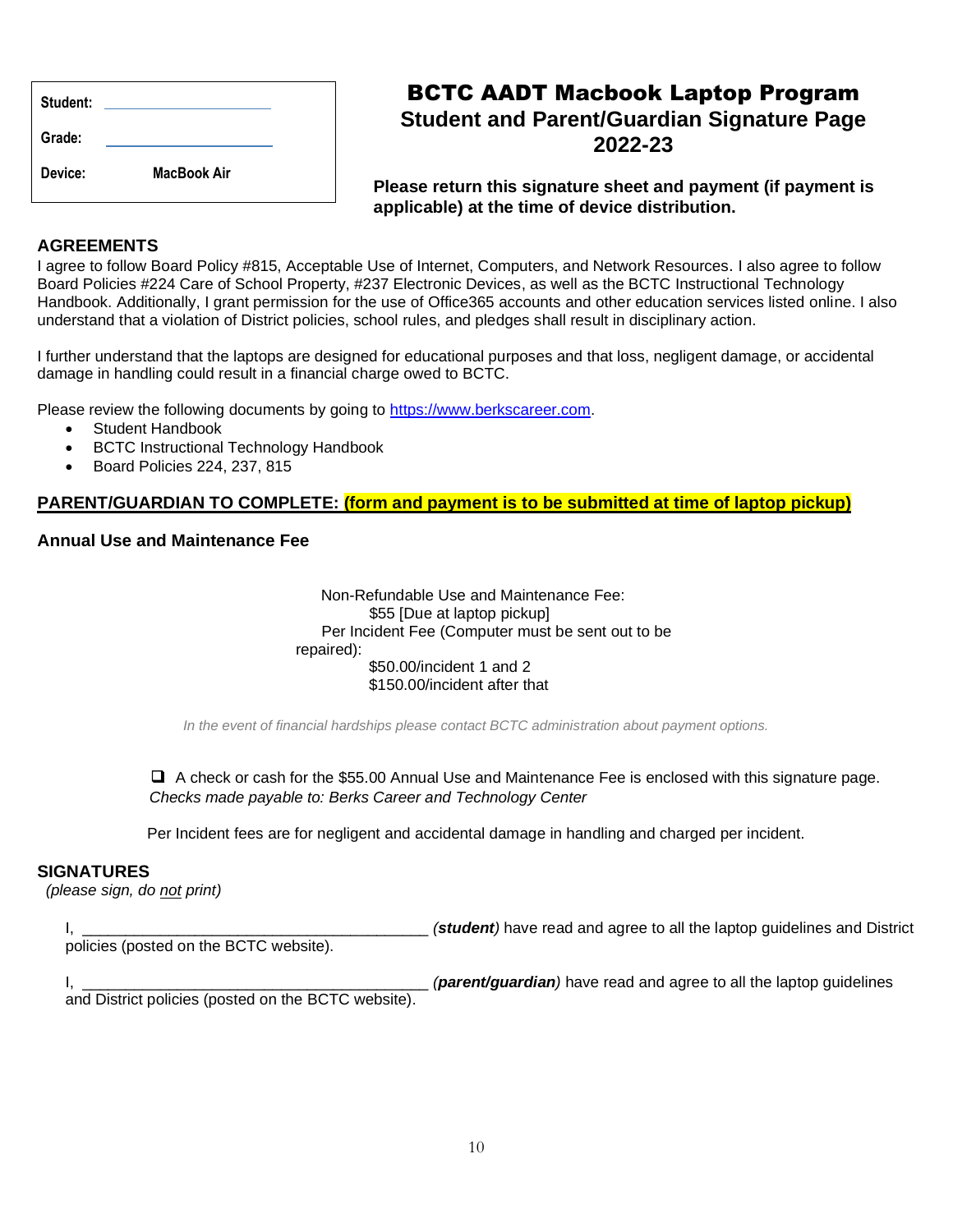# **RESPONSIBILITIES AND EXPECTATIONS**

**Ownership-** The device is owned by the Berks Career & Technology Center.

## **Students/Parents/Guardians**

- Will be issued a device as an educational tool and it should only be used in that capacity.
- Are responsible for the care of the device issued to them whether in or out ofschool.
- Are responsible for bringing the assigned device to school each day, and ensure that is charged and ready for use. A device that is left at home will be treated thesame as if textbooks or homework were left at home.
- Are given a device case (hard cover) at no cost. The device must have a case on it at all times. If lost or stolen, the student must purchase a new school issued case or school approved equivalent case.
- Will lose device privileges and an alternative plan for access will be substituted if the student is responsible for any vandalism, hacking, or intentional damage (misuse and/or neglect) to the device.
- Will only use software/apps that are permitted by BCTC to be installed and/orrun on the device.
- Will NOT subject themselves to inappropriate content or behavior on the device; examples include but are not limited to pornographic materials, inappropriate language, alcohol, drug, and gang-related content.
- Acknowledge there is no expectation of privacy with files stored on the devices orwith Web sites visited with the devices. BCTC has the right to monitor Internet usage and/or block access to applications and Web sites via a content filter.
- Will NOT loan/borrow devices to/from other students and will NOT share usernames and passwords.
- Will NOT leave their device unattended.
- Will return all devices, cases and power cords at the end of the school year for maintenance and updates. Devices will be re-distributed to students at the start ofthe following school year.
- Agree that if devices and/or accessories are returned in any of the following conditions: vandalized, hacked, or intentionally damaged (misused and/or neglected); the repair/replacement cost becomes the student's and parent's responsibility.Failure to pay the required repair costs will result in referral to the appropriate authorities.
- Agree that if devices and accessories are not returned at the end of the school yearthe parent/guardian and student will be referred to the appropriate legal authorities.

## *Reporting Procedure*

Damage and loss must be reported immediately to the technology department. In the event of theft or fire, a police or fire report must be filed by the family within forty-eight (48) hours of the incident or discovery of theft and a copy of the report delivered to the main office the next school day. Without a police report, student will be responsible forthe full amount of the device.